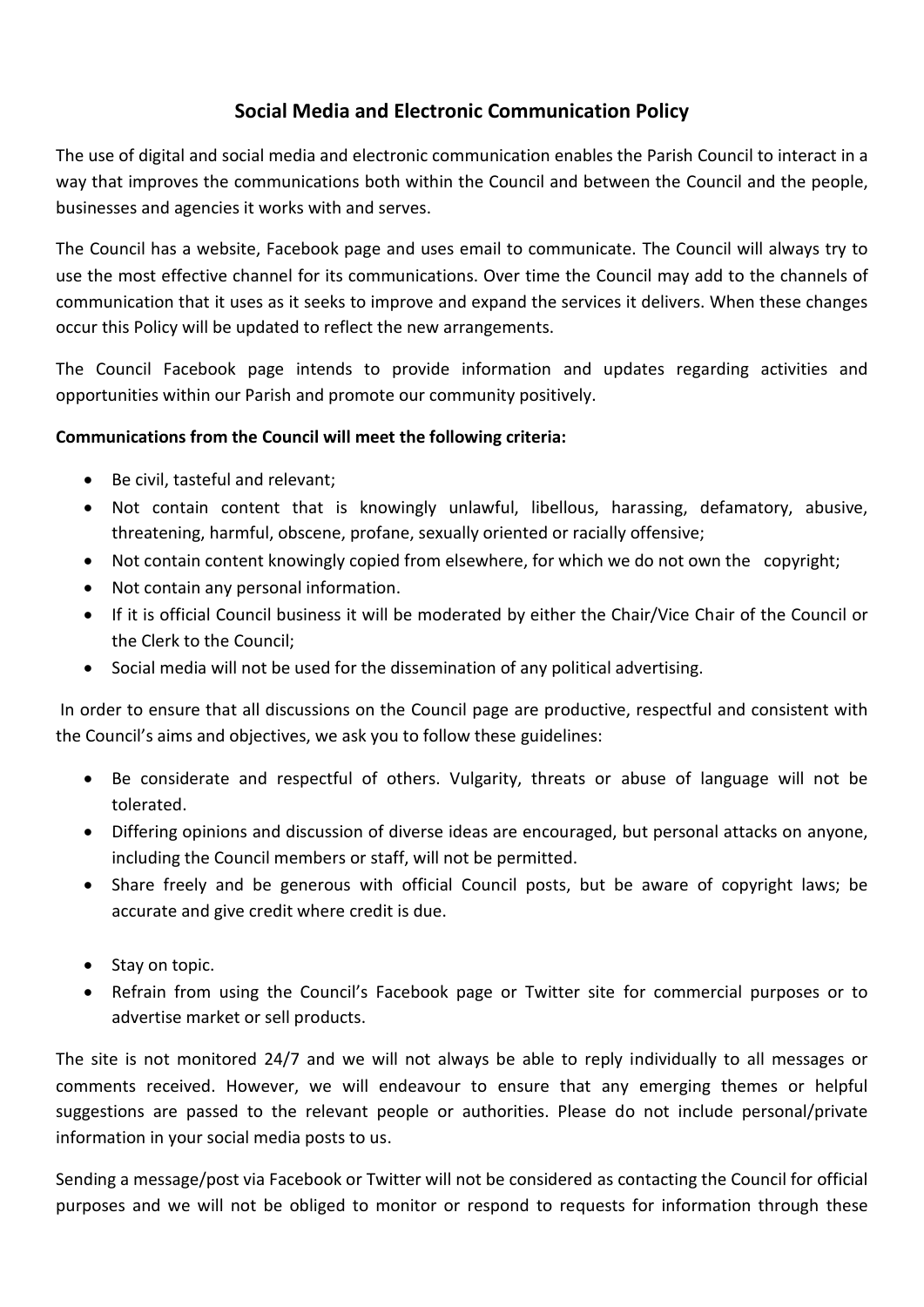channels. Instead, please make direct contact with the council's Clerk and/or members of the council by emailing.

We retain the right to remove comments or content that includes:

- Obscene or racist content
- Personal attacks, insults, or threatening language
- Potentially libellous statements.
- Plagiarised material; any material in violation of any laws, including copyright
- Private, personal information published without consent
- Information or links unrelated to the content of the forum
- Commercial promotions or spam
- Alleges a breach of a Council's policy or the law

The Council's response to any communication received not meeting the above criteria will be to either ignore, inform the sender of our policy or send a brief response as appropriate. This will be at the Council's discretion based on the message received, given our limited resources available. Any information posted on the Facebook page not in line with the above criteria will be removed as quickly as practically possible. Repeat offenders will be blocked from the Facebook page. The Council may post a statement that '*A post breaching the Council's Social Media Policy has been removed*'. If the post alleges a breach of a Council's policy or the law the person who posted it will be asked to submit a formal complaint to the Council or report the matter to the Police as soon as possible to allow due process.

### **Parish Council Website**

Where necessary, we may direct those contacting us to our website to see the required information, or we may forward their question to one of our Councillors for consideration and response. We may not respond to every comment we receive particularly if we are experiencing a heavy workload.

The Council may, at its discretion, allow and enable approved local groups to have and maintain a presence on its website for the purpose of presenting information about the group's activities. The local group would be responsible for maintaining the content and ensuring that it meets the Council's 'rules and expectation' for the web site. The Council reserves the right to remove any or all of a local group's information from the web site if it feels that the content does not meet the Council's 'rules and expectation' for its website. Where content on the website is maintained by a local group it should be clearly marked that such content is not the direct responsibility of the Council.

#### **Parish Council email**

The Clerk to the council has their own council email address (clerk@Kirkbampton.org.uk)

The email account is monitored mainly during office hours, Monday to Friday, and we aim to reply to all questions sent as soon as we can. An 'out of office' message may be used when appropriate.

The Clerk is responsible for dealing with email received and passing on any relevant mail to members or external agencies for information and/or action. All communications on behalf of the Council will usually come from the Clerk, and/or otherwise will always be copied to the Clerk. All new Emails requiring data to be passed on, will be followed up with a Data consent form for completion before action is taken with that correspondence.

Individual Councillors are at liberty to communicate directly with parishioners in relation to their own personal views, if appropriate, copy to the Clerk. NB any emails copied to the Clerk become official and will be subject to The Freedom of Information Act. These procedures will ensure that a complete and proper